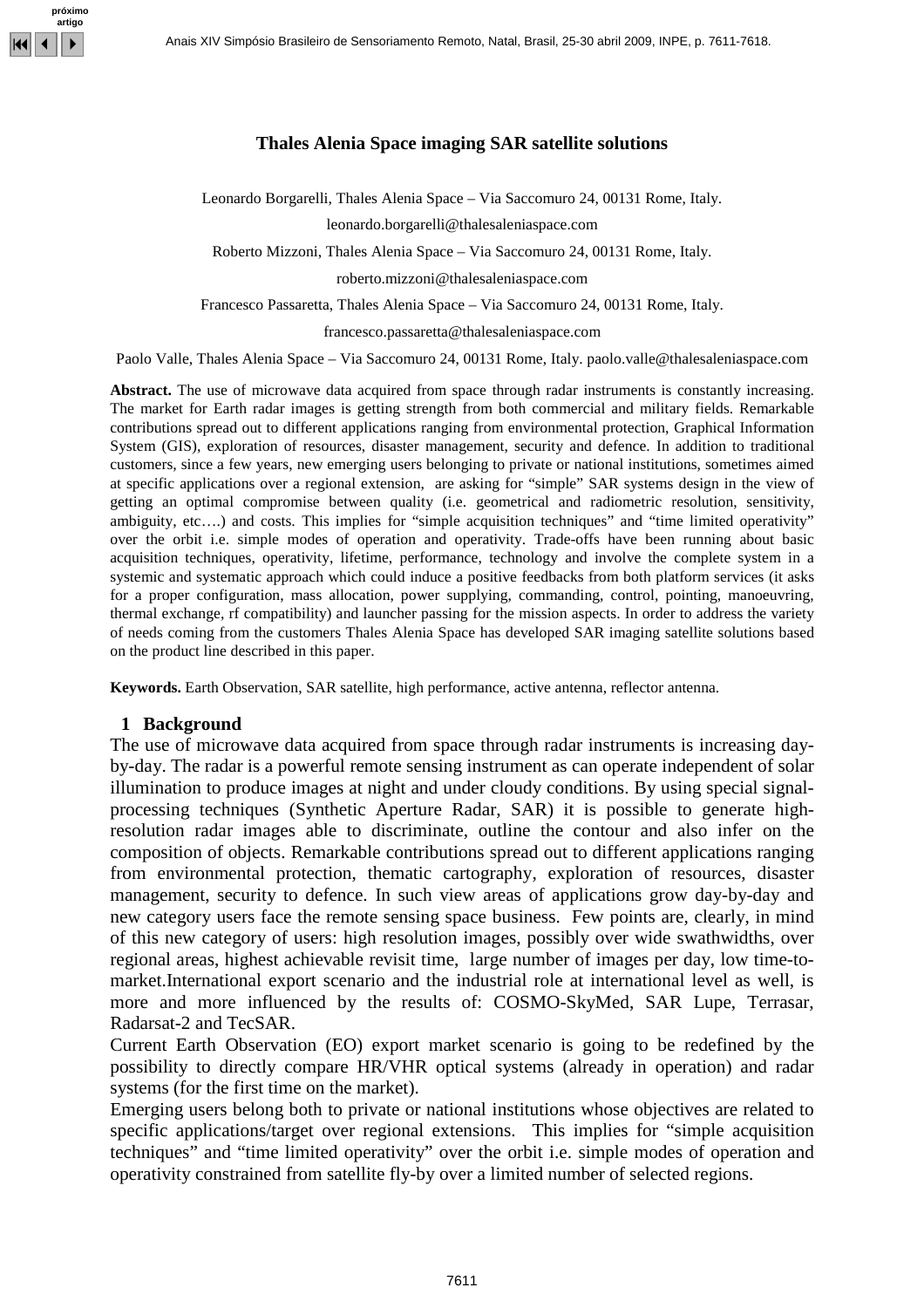It is expected from "emerging" Countries the need to keep low the Program economic budget, with a demand for 1-meter resolution EO systems but reduced operative capabilities.

It is duty of space industries to provide an adequate response to this increasing need in terms of products able to synthesize performance, reliability, low development time and low costs. Therefore the emerging need for the industries of the sector is to fill the gap between a class of instrument originally designed to demonstrate proof of concepts or scientific purposes and a new class of instruments aimed to meet market needs (e.g. low costs, low development time, easy embarkability on satellites, easy in operations, fast response time, distributed access and or downloading, etc..)

Since a few year Thales Alenia Space through its Observation Systems and Radar Business Unit have been working on such field to enrich its radar product catalogue by satisfying Customer needs. The feedback received from the market has been positive and took the form of the appreciation for Thales Alenia Space products. In particular to the date Thales Alenia Space have awarded the international competition for the KOMPSAT-5 Synthetic Aperture Radar sponsored from Korean Research Institute of Aerospace (KARI). They are in the short list of some other international competitions for SAR systems.

Objective of this paper is to present the overall Thales Alenia Space SAR Imaging Satellite solutions, both the consolidated products as well as the new class of space imaging radar products able to address emerging customer needs, presenting the main traded-off in defining a radar easy to be developed and launched while preserving the radar image performance. Different are questions to be analysed and answered.

## **2 Imaging SAR main trade off**

## **2.1 Choice of Radar Frequency**

The first selection to be exercised concerns the radar frequency. It depends, basically, on the application. In the following table they are synthesized: user typology, frequency band and main applications.

| <b>Exi</b> | Military | Frequency | <b>Application</b>                     |
|------------|----------|-----------|----------------------------------------|
|            |          | P-band    | <b>Biomass</b>                         |
|            |          |           | Ground penetration                     |
|            |          | L-band    | Foliage / ground                       |
|            |          |           | penetration;                           |
|            |          |           | Geology mapping;                       |
|            |          |           | Large features;                        |
|            |          |           | Agricultural land use;                 |
|            |          |           | Geology mapping;                       |
|            |          |           | Agricultural land use;                 |
|            |          |           | large features;                        |
|            |          |           | Ships and small vessels                |
|            |          |           | in coastal waters and                  |
|            |          |           | open seas;                             |
|            |          |           | Vehicles in open or                    |
|            |          |           | vegetated terrain use;                 |
|            |          |           | Man-made target                        |
|            |          |           | detection/recognition;                 |
|            |          |           | small features;<br>Vehicles in open or |
|            |          |           | vegetated terrain;                     |
|            |          |           | Ships and small vessels                |
|            |          |           |                                        |
|            |          |           | in coastal waters and                  |
|            |          |           | C-band<br>X-band                       |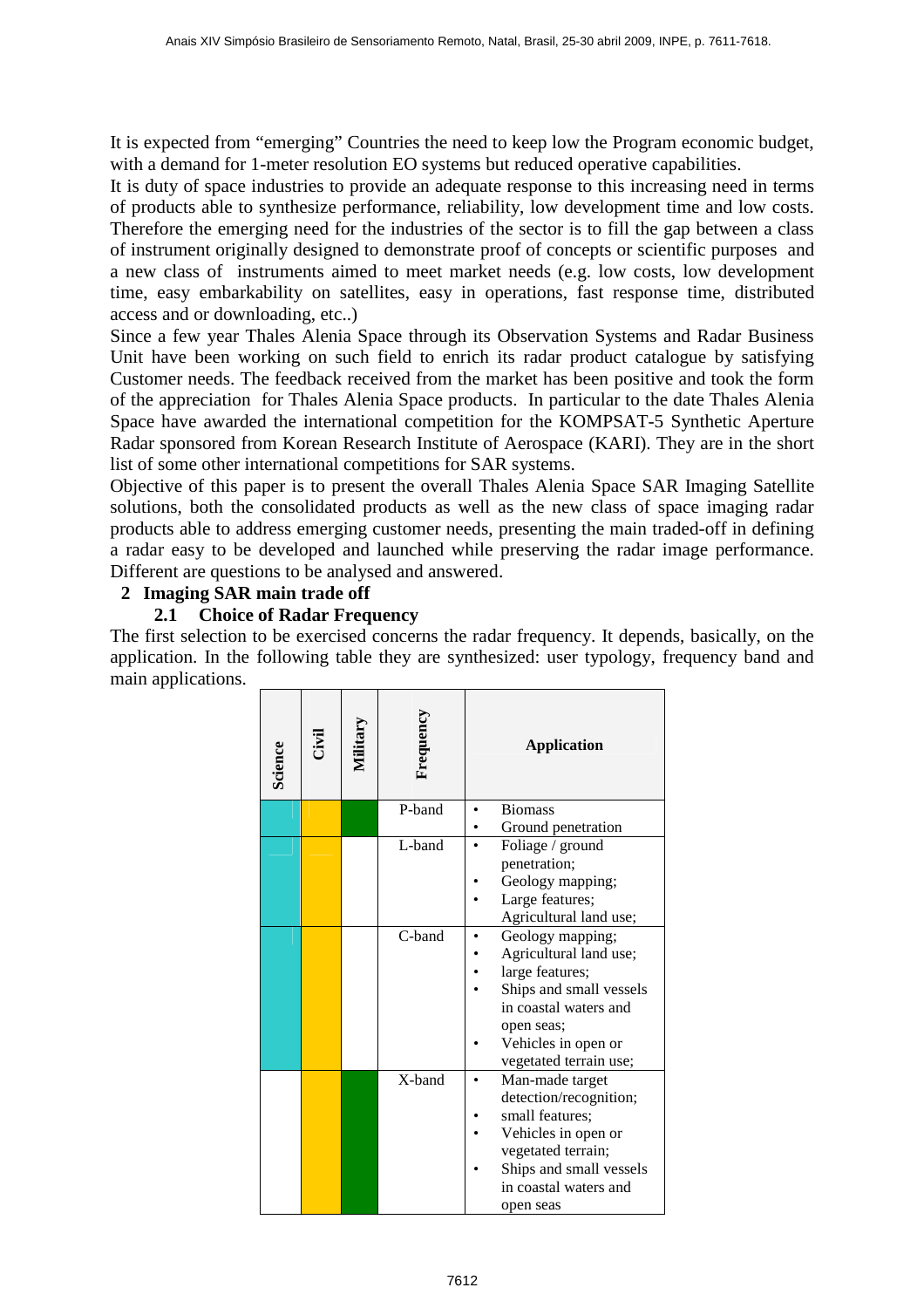| Science | <b>Civil</b> | Military | Frequency | <b>Application</b>                        |
|---------|--------------|----------|-----------|-------------------------------------------|
|         |              |          | ku-band   | Man-made target<br>detection/recognition; |
|         |              |          |           | Small features;                           |
|         |              |          | ka-band   | Next future                               |

Table 1 – Radar frequency band main applications

In general terms it can be stated that low frequencies:

- $\checkmark$  Need larger antennas and feeds
- $\checkmark$  Ask for simpler electronics
- $\checkmark$  Have greater mass
- $\checkmark$  Need more difficult processing

while high frequencies:

- $\checkmark$  Need more power
- Require more challenges in electronics
- $\checkmark$  Demand for component availability

### **2.2 Operations**

It is the answer to questions: How many data takes per orbit? How many minutes of imaging per orbit? Which is the operating orbit? Reference values range from 1 minute up to 10 minutes or more. This choice impacts on several aspect of design:

- $\checkmark$  Energy to supply the power to the radar transmission; related to this is the battery capacity to dump the peak absorption and finally the dimension of the solar panels;
- $\checkmark$  Thermal design to device an effective heat flux exchange; related to this thermal capacitance is the mechanical design at instrument and spacecraft level;
- $\checkmark$  Data Storage to store acquired data and its capability to downlink as well as the number of contact points on ground.

Apart from the specific complexities and technological constraints final effects are measured in Mass and Dimensions of the spacecraft and the selection of the proper Launcher.

### **2.3 Access Area & Image Agility**

It is the answer to questions: How fast is the instrument to access imaging area? From few seconds up to tens of minutes and How much time from one image to other? From a few seconds up to a few minutes

Answers impact on selection of proper technologies (see Figure 1):

- ▶ Electronical Steering to achieve Mid / High level of access and coverage which asks for Electronical beam steering
- > Mechanical Steering to achieve Low level of access and coverage which asks for Platform steering



Figure 1 – Beam steering possibilities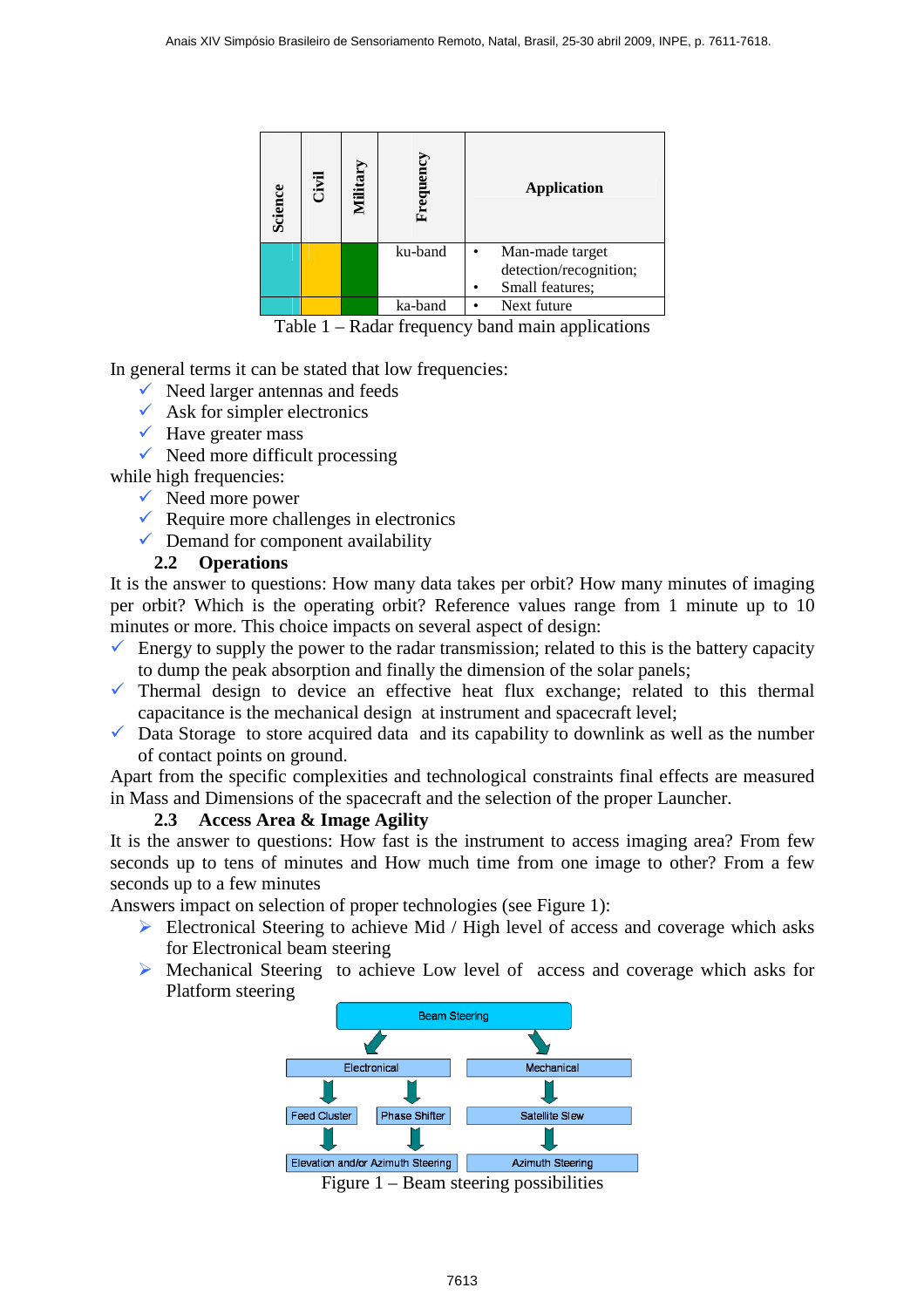### **2.4 Acquisition Techniques**

It is the answer to question: Which imaging acquisition technique? Which is the balance between resolution and swathwidth? This choice impacts on several aspect of design:

- $\checkmark$  Stripmap where a Single beam is required;
- $\checkmark$  Scansar where Multiple non contemporary Beams are required;
- $\checkmark$  Spotlight where a single beam is mechanically steered or Multiple beams are electronically steered

Apart from the specific complexities and technological constraints final effects are measured in Mass, Dimensions, Power absorption of the spacecraft and the relevant selection of the proper Launcher.

### **2.5 Performance**

It is the answer to question: Which performance? in terms of Resolution, Swathwidth, Access Area, Image Quality. This choice impacts on several aspect of design:

- Resolution for the Observation time of the scene and the related Acquisition technique;
- $\checkmark$  Swathwidth for Beamwidth and related antenna features;
- $\checkmark$  Image Quality basically for the sensitivity, radiometry and Ambiguity which constraint tx power, noise and Antenna

### **3 SAR Instrument configurations**

A basic trade-off in the SAR design is dictated from sensitivity and acquisition geometry. A reference relationship is given from the following:

$$
P_{ave} \cdot G^2[WdB \cdot dB]
$$

in which  $P_{\text{ave}}$  is the transmitted average power and G in the antenna gain (assuming Tx=Rx gain for sake of simplicity); see Figure 2 in which for a required level of sensitivity plots of relationship are reported. Two paths can be pursued; both lead to face technological constraints.



Figure 2 – Antenna area versus average transmitted power for a given NEs0

From one side the increase of RF power level ( $P_{av}$ ) request could lead to an unavailability of single RF device (see Figure 3) and power combining techniques need to be faced. In both cases, mostly, power devices need to subjected to space qualification.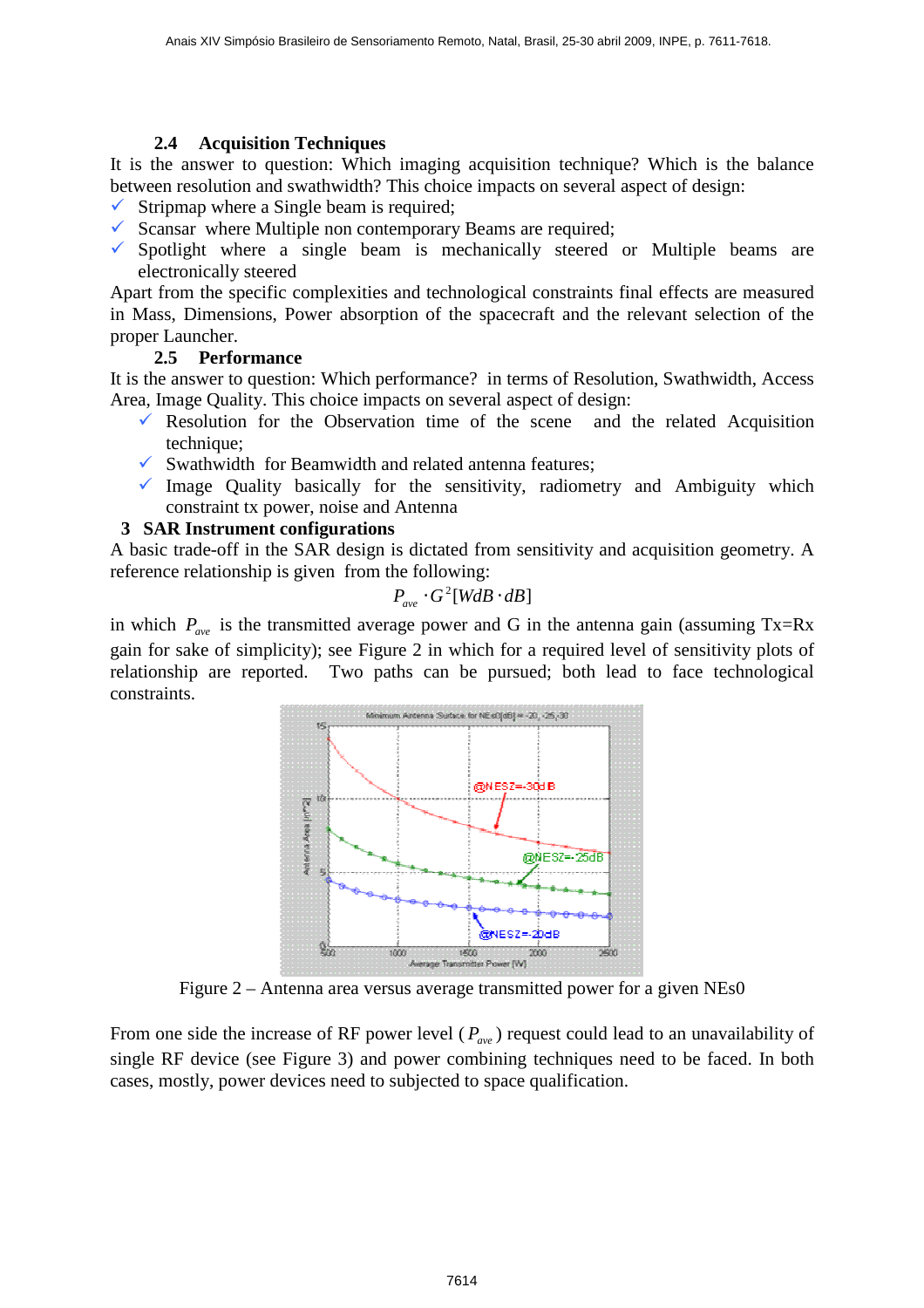

Figure 3 – Available average power versus frequency for single device and for on-ground applications [1]

On the other side the antenna area needs to be increased. Antenna dimensions are determined from acquisition geometry mainly to reduce radar ambiguities and allow the acquisition of desired swath width. In addition other trade-off area to be faced for the implementation of required functionalities is about the way the RF power and echo amplification are treated.

In the case where a radio-frequency power amplifier and a low-noise amplifier are directly connected to the radiating element or a group of radiating elements (sub-array) the relevant configuration is named "active" antenna configuration. Generally the RF power amplifier and low-noise power amplifier are grouped in a module called T/R (Transmit/Receive) often developed in MMIC technology. Each T/R module provides RF amplification Tx and Rx paths independently; such as are independent the phase control and polarization switching capabilities. In the case where a single or a limited number of RF power amplifiers and lownoise amplifiers are connected to a device (feed array) to provide optimum illuminator to a magnifying optical system (reflector) in order to generate the focused beam. This type of configuration is referred to as "reflector" based radar.

While in the "active" antenna the beam steering is electronically controlled, in the "reflector" antenna the beam steering can be electronical, mechanical or mixed.

In principle the following approaches can e followed for mechanical steering:

 $\checkmark$  Movement of the platform considering the antenna as rigid body on it;

 $\checkmark$  Movement of the main or secondary radiator (e.g. reflector) of the antenna.

In the case of electronical steering, it can be pursued through:

- $\checkmark$  Phase shifter
- $\checkmark$  Voltage Power divider.

### **4 Architectural solutions**

Starting from the simple observation that it cannot exist a unique approach able to satisfy requirements rising from new user categories, Thales Alenia Space have envisaged two classes of products: one based on "active" antenna and the other based on "reflector" antenna. In fact for the Microwave Imaging Radar, they have:

1) "Active" antenna configuration based on AESA (Active Electronically Steerable Antenna) concept allowing both elevation and azimuth beam steering.

2) "Reflector" antenna configuration using ESA (Electronically Steerable Antenna) for elevation beam steering and MSA (Mechanically Steerable Antenna) for azimuth beam steering.

The SAR architecture consists of sub-systems and equipments that implement the radar functions needed to carry out the instrument tasks. All the radar functions are distributed between two major assemblies: the SAR Sensor Electronics (SSE) and the SAR Antenna Assembly (SAA).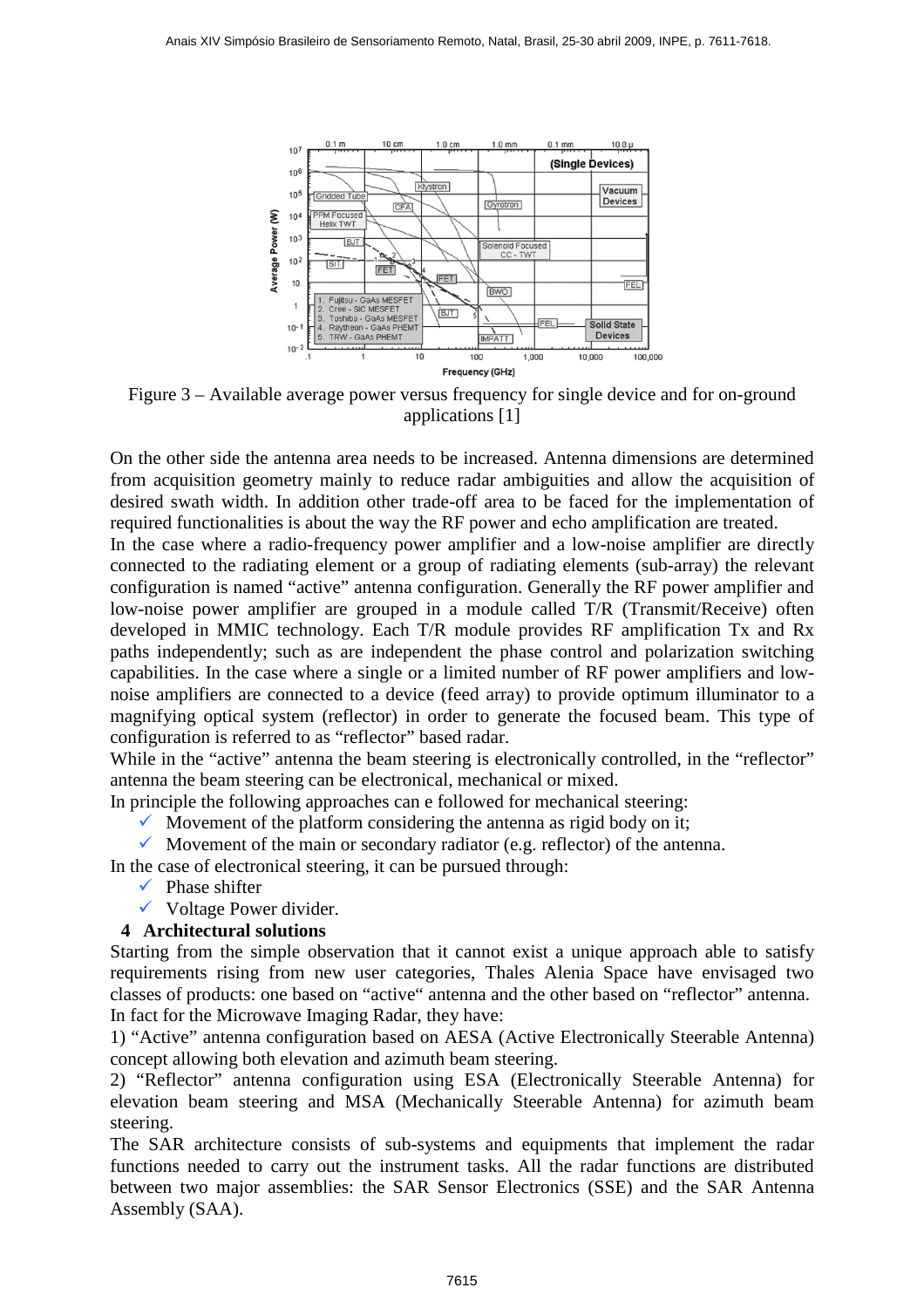### **4.1 Microwave Imaging Radar based on "Active" antenna**

It is based on a tile architecture. Each tile is a self standing phased array able to provide RF power amplification, beam steering along both azimuth-elevation plane and polarization selection. The Tile is considered the fundamental brick to realize SAR antenna apertures of different size, mass and power: changing the number of tiles it is possible to realize antennas having a number of T/R modules ranging from few hundreds active elements up to more than a thousand of modules.

Tile different antenna architectures can be arranged allowing the definition of a product line capable to meet Customer requirements at a minimum tailoring effort. The following Antenna Architectures have been configured according to rows and columns:



Figure 4 – "Active" antenna SAR product family

The beam management policy allows to minimise the on-board computational resources required by the antenna and makes the antenna a programmable device. Thanks to the amplitude and phase control of transmit/receive modules, beams shaping can be synthesized according acquisition scenarios. Thales Alenia Space Italy has recently developed and flown an large X band active phased array antenna for the Cosmo/Sky-Med Mission. A pictorial via of satellite configuration with "active" antenna is reported in Figure 5.



Figure 5 – Example of "Active" antenna SAR satellite configuration for inclined orbit

# **4.2 Microwave Imaging Radar based on "Reflector" Antenna**

SAR Instrument based on array-fed "reflector" antenna is a valid alternative to active phased array, if a focused set of operative functionalities are requested (e.g. reduced steering range and limited beamwidth flexibility). A suitable reflector antenna configuration based on single pol (V-Pol) and elevation electronic scan functionality, is here considered, allowing the azimuth steering to the platform manouver. This configuration is the result a good compromise between SAR performance, flexibility and complexity. The SAR reflector concept is based on a single offset reflector illuminated by a feed cluster, whose number of elements and dimension is dependent from the reflector optics geometry (focal length along both planes ), the scan angle and the steering granularity. Two different approaches are applicable to elevation scan functionality: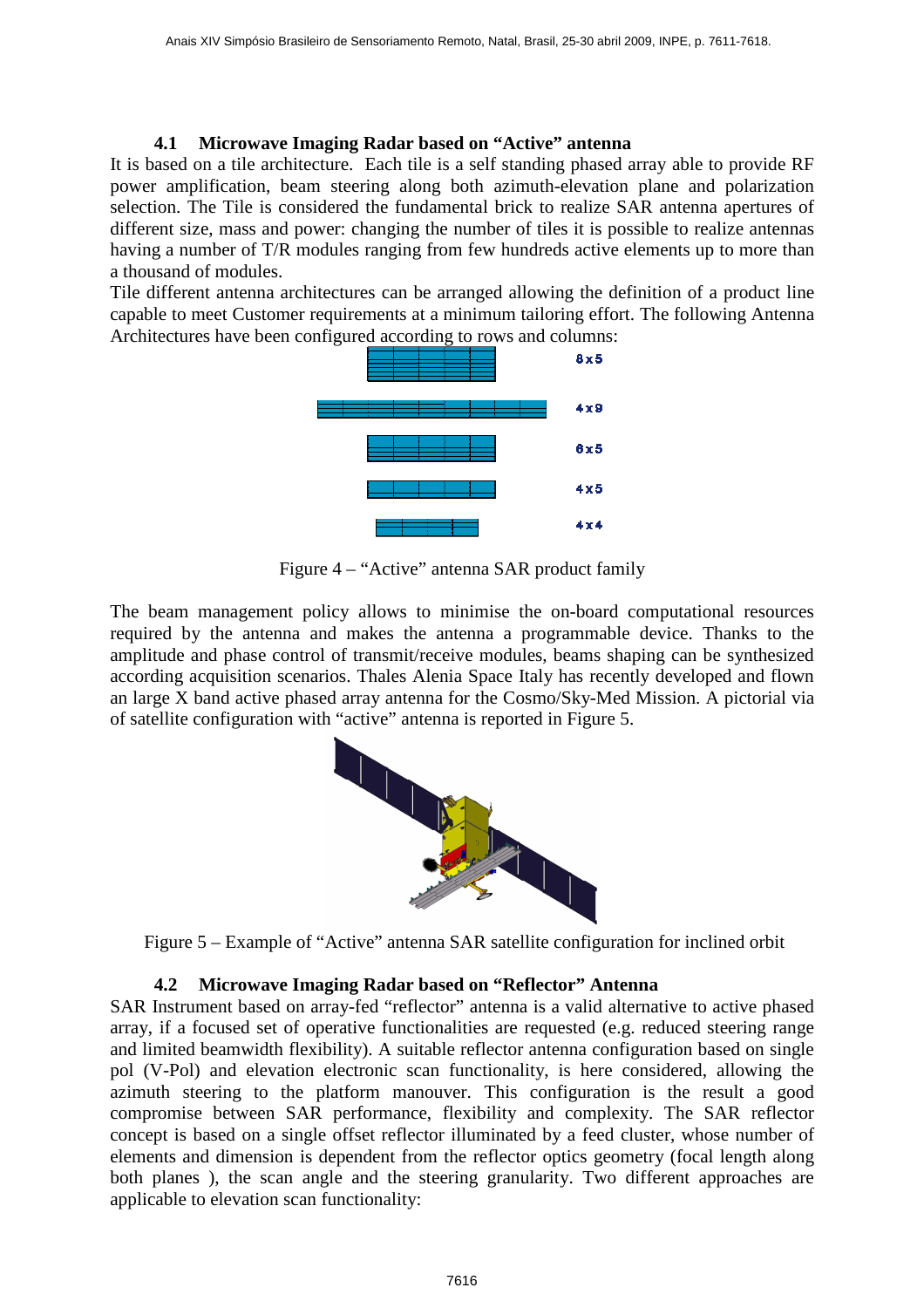- Discrete scan
- Continuous scan

In the first case the feed system is greatly simplified since each realisable beam has its dedicated feed. It can be a single large horn or a horn segmented in a certain number of subapertures . Each feed or feed cluster is properly oriented to provide the correct beam pointing and reflector illumination.

The main advantage of this configuration is its simplicity and the possibility to use a fully passive network; as drawback once the beams are optimised the beam-forming network (BFN) doesn't offer any degree of freedom. Since these horns are stacked in the focal plane along two or three layers, to avoid physical interference, a shift of the beams along the azimuth plane has to be accepted, as illustrated in Figure 6-left.



Figure 6 – Typical achievable beam footprint by stacked feed cluster configuration (left) and by long linear array of shared apertures (right)

In case of continuous scanning in elevation, a linear array of shared feed elements can be envisaged. The achievable beams cover the whole accessible range allowing no misalignment in azimuth (Figure 6 right), but at the expense of added complexity in the feed cluster BFN. Defining the BFN architecture is a trade-off between number of HPA, maximum peak power per HPA, and number of medium/high power components to be taken into account. Considering the case where power is maximally distributed among the HPA (i.e. lower peak power per HPA and low power Phase shifter) a multiport type beamforming where the number of feeds elements equals the number of amplifiers can be envisaged.

An alternative amplification approach based on a single or a reduced number of amplifiers can also be managed: in this case the use of medium power ferrite phase shifters is requested.



Figure 7 – BFN architecture for maximally low peak power amplifier (left) and for medium/high power amplifier (right) .

A possible allocation of antenna on the spacecraft is reported in Figure 8, where in order to avoid deployment mechanisms, the BFN and feed cluster are fixed on the S/C.